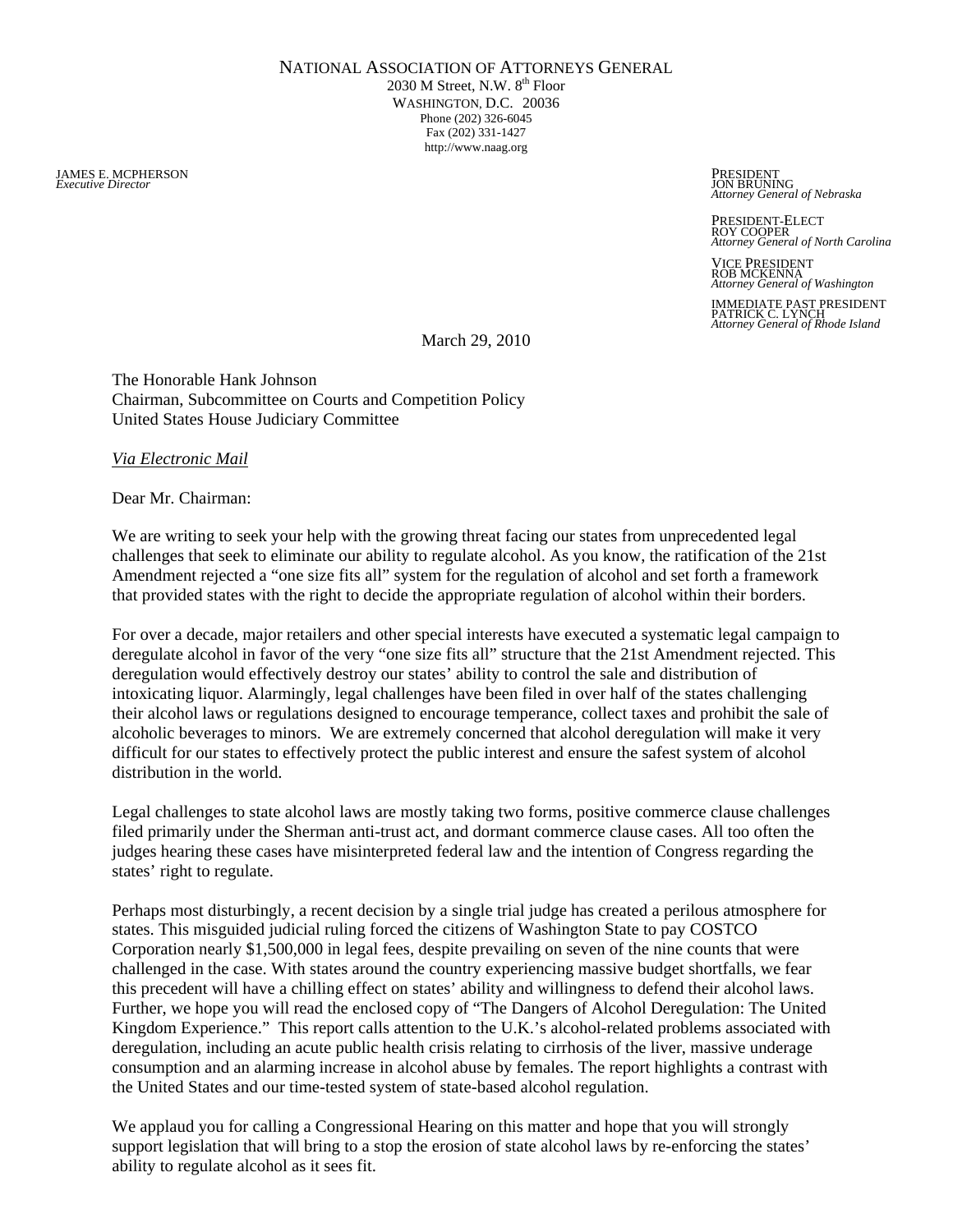We respectfully request that this letter be introduced into the record of the March 18, 2010 House Judiciary Committee hearing on "Legal Issues Concerning State Alcohol Regulation."

Sincerely,

Thurbert E. Baker

 Thurbert E. Baker Attorney General of Georgia

*<i>Patrick* C<br>Patrick C. Lynch

Attorney General of Rhode Island

Troy King Attorney General of Alabama

ن ما لمدىك

Terry Goddard Attorney General of Arizona

John W. Suthers

John Suthers Attorney General of Colorado

 Bill McCollum Attorney General of Florida

Lawrence G. Wasden Attorney General of Idaho

áldies

James D. Caldwell Attorney General of Louisiana

(fou Munia)

Jon Bruning Attorney General of Nebraska

Rol, Mkenna

Rob McKenna Attorney General of Washington

Fepakai Githan Ripay Ja.

Fepulea'i Arthur Ripley, Jr. Attorney General of American Samoa

last mile

Dustin McDaniel Attorney General of Arkansas

Richard Blumenthal Attorney General of Connecticut

March & Bennett

Mark J. Bennett Attorney General of Hawaii

Mill

Tom Miller Attorney General of Iowa

Jant 2 miles

Janet T. Mills Attorney General of Maine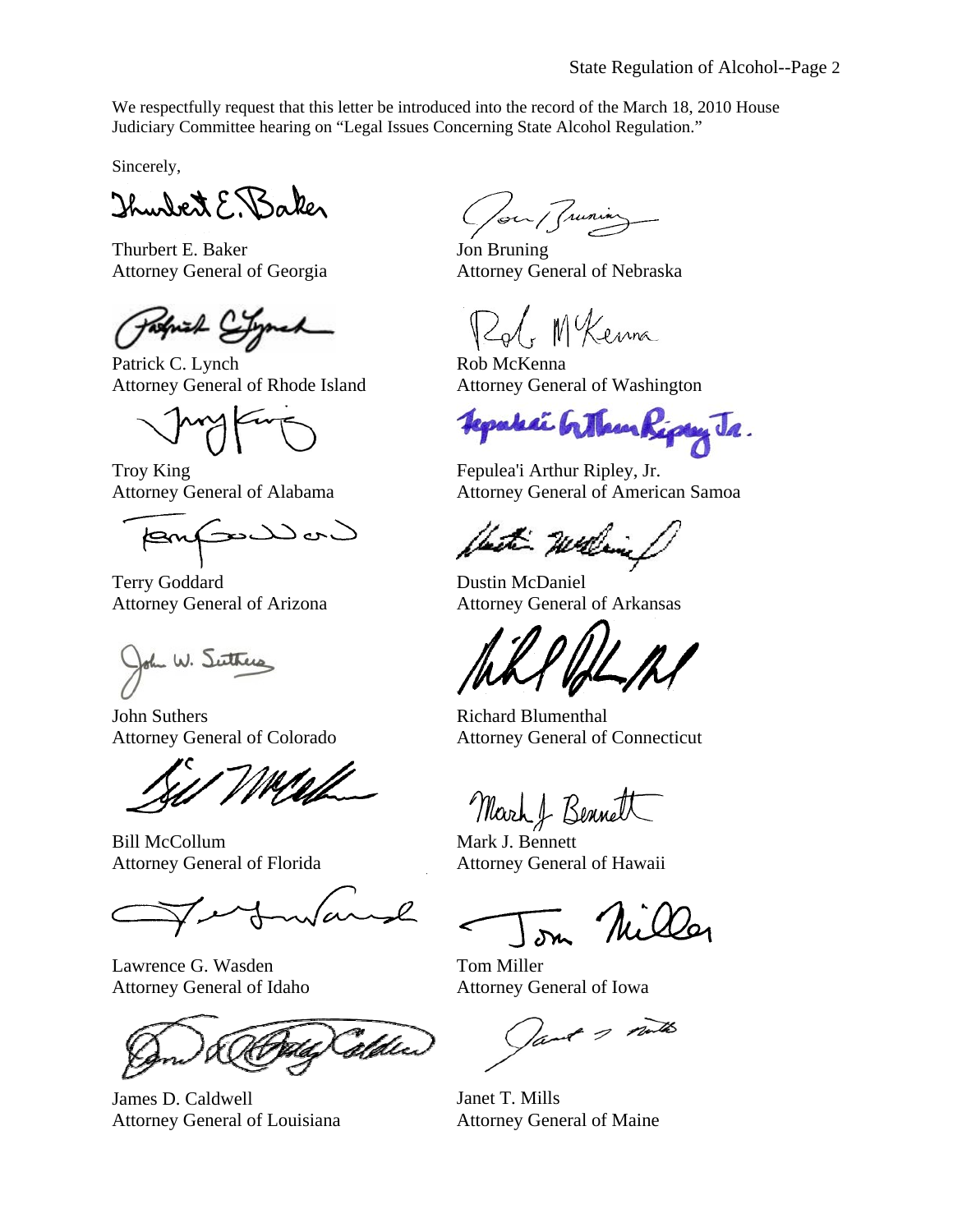State Regulation of Alcohol--Page 3

Dougles Monsler

Douglas Gansler Attorney General of Maryland

 $-arcon$ 

 Lori Swanson Attorney General of Minnesota

Chris Koster Attorney General of Missouri

adornia/vez V / atxo

Catherine Cortez Masto Attorney General of Nevada

any /

Gary King Attorney General of New Mexico

 Wayne Stenehjem Attorney General of North Dakota

Echnona 11A

 W.A. Drew Edmondson Attorney General of Oklahoma

Tom Corbett Attorney General of Pennsylvania

melley

 Marty J. Jackley Attorney General of South Dakota

Mike Cox Attorney General of Michigan

im that

 Jim Hood Attorney General of Mississippi

Steve Bullock Attorney General of Montana

Paula T. Dow Attorney General of New Jersey

Andrew M. Cuomo Attorney General of New York

Richard Cordray Attorney General of Ohio

 John R. Kroger Attorney General of Oregon

-Mastin

Henry McMaster Attorney General of South Carolina

Robert E. Cooper, Jr. Attorney General of Tennessee